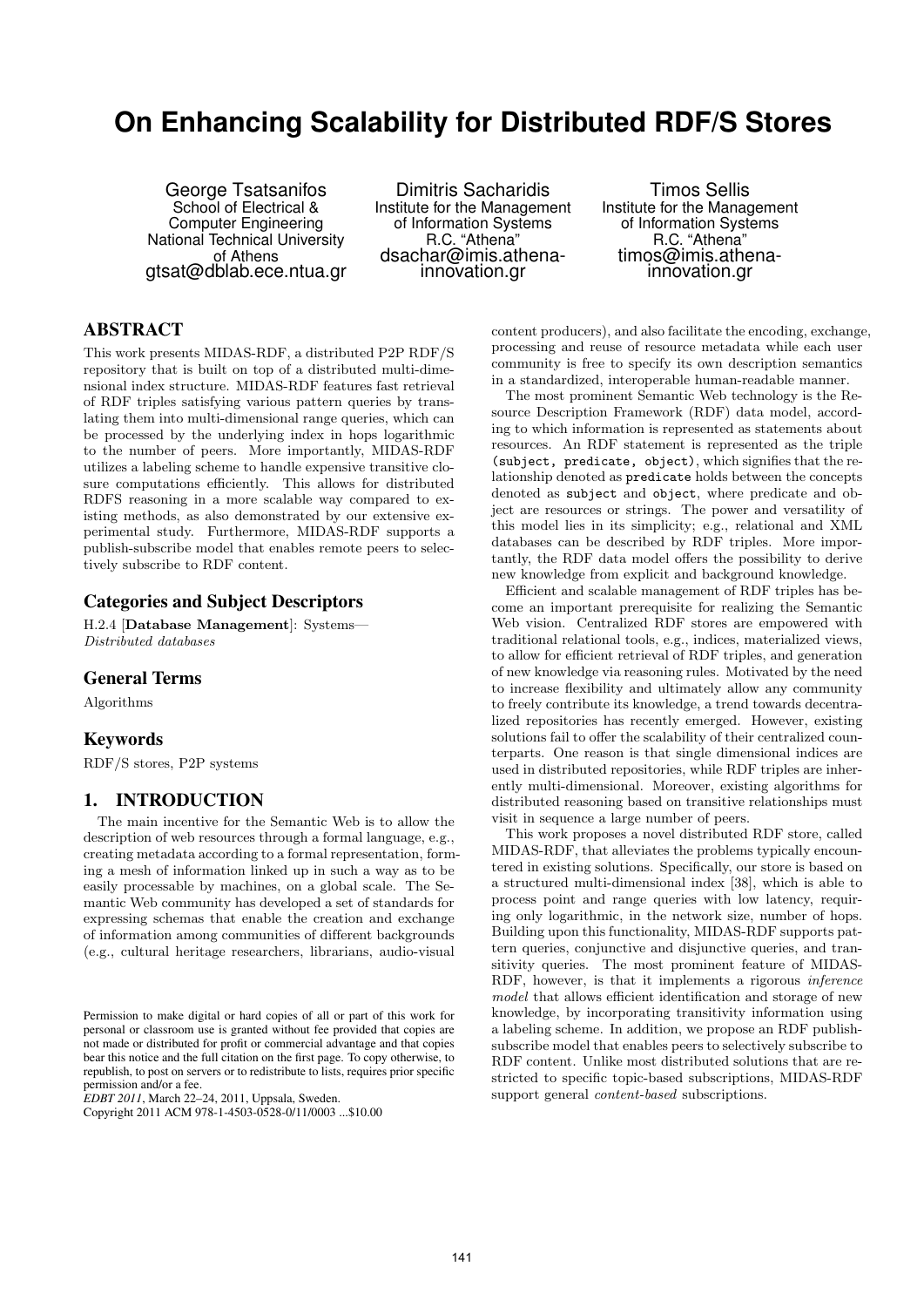The remainder of this paper is organized as follows. Section 2 reviews relevant literature about distributed RDF repositories, introduces essential preliminaries, and overviews the underlying distributed index used in MIDAS-RDF. Section 3 describes our storage model and discusses RDF triple retrieval, and Section 4 presents the distributed inference algorithm. Section 5 discusses our decentralized publishsubscribe mechanism. Section 6 contains the experimental evaluation, while Section 7 concludes this work.

# 2. BACKGROUND AND RELATED WORK

This section establishes the necessary background, reviews literature on distributed RDF stores and RDFS reasoning, and overviews the MIDAS distributed index.

#### 2.1 RDF/S Concepts

The Semantic Web [14] is a group of methods and technologies to allow machines to understand the meaning — or "semantics" — of information on the World Wide Web. The term was coined by World Wide Web Consortium (W3C) [4] director Tim Berners-Lee, who defines the Semantic Web as "a web of data that can be processed directly and indirectly by machines". These technologies include the Resource Description Framework (RDF), a variety of data interchange formats (e.g., RDF/XML, N3, Turtle, N-Triples), and notations such as RDF Schema (RDFS) and the Web Ontology Language (OWL), all of which are intended to provide a formal description of concepts, terms, and relationships within a given knowledge domain.

The Resource Description Framework (RDF) data model [24] represents information as statements about resources. Any concept that can have a Universal Resource Identifier (URI) can be a resource. RDF consists of a set of named binary predicates, termed RDF statements, that are represented as triples. A (subject, predicate, object) triple implies that the relationship denoted as predicate holds between the concepts denoted as subject and object, where predicate and object are resources or strings.

A set of RDF triples defines an RDF graph. The set of nodes is the set of subjects and objects of the triples. A  $(u, \alpha, v)$  triple defines a directed edge from the subject u to the object v labelled with the property  $\alpha$ . Figure 1a shows an example RDF graph. The (Picasso, paints, Guernica) triple is represented as the edge labelled paints from node Picasso to Guernica. The set of all triples regarding a property  $\alpha$  define the  $\alpha$  subgraph of the RDF graph. For instance, Figure 1b depicts the subgraph for property sc. In a subgraph, a node  $u$  subsumes another  $v$  if there is a path from  $v$  to  $u$ . In Figure 1b, Artist subsumes Sculptor, Painter and Cubist.



Figure 1: An RDF graph example

The RDF specification includes a mechanism, termed the RDF Schema (RDFS), that provides a type system for RDF models. It offers flexible features for representing domain knowledge. Abstraction is enabled by multiple class inheritance with the rdfs:subClassOf and rdfs:subPropertyOf core properties (abbreviated as sc and sp in Figure 1), and classification of resources rdf:type (abbreviated as type). Although RDFS does not provide elaborate mechanisms for defining property restrictions, one can declare simple domain and range restrictions through properties rdfs:domain and rdfs:range (abbreviated as dom and ran in Figure 1).

The semantics of RDFS is defined through a set of axiomatic triples and entailment rules [3], which determine the full set of valid inferences. These inference rules can be intuitively explained as follows. Each rule has a set of premises that conjunctively define its body. The premises represent "extended" RDF statements, where variables can occupy any of the three possible positions in the triple (that of a subject, of a predicate, or of an object). The head of the rule comprises of one or more consequences, each of which represents in its turn an RDF statement. Applying the entailment rules to RDF graphs infers new triples, which can be regarded as a logical consequence of the initial graph. The newly inferred triples can be denoted as inferred closure of the source graph. The only way to determine whether a specific statement can be inferred from an RDF graph is to check if it is a member of its inferred closure.

In simple rule-based systems, there are two main reasoning strategies. Forward-chaining involves applying the inference rules to the known facts to generate new facts. The rules can then be re-applied to the combination of original and inferred facts to produce yet more new facts. The process is iterative and continues until no new facts can be generated. The advantage of this approach is that when all inferences have been computed, query answering is extremely fast. The disadvantages are greater initialization costs (inference computed at load time) and space usage (especially when the number of inferred facts is very large).

On the other hand, backward-chaining involves starting with a fact to be proved or a query to be answered. Typically, the reasoner examines the knowledge base to see if the fact to be proved is present and if not it examines the rule set to see which rules could be used to prove it. Hence, a check is made to see what other supporting facts would need to be present to fire these rules. The reasoner searches for proofs of each of these supporting facts in the same way and iteratively maps out a search tree. The process terminates when either all of the leaves of the tree have proofs or no new candidate solutions can be found. Query processing is similar, but only stops when all search paths have been explored. The purpose in query answering is to find not just one, but all possible substitutions in the query expression. The advantages of this approach are that there are no inferencing costs at start-up and minimal space requirements. The disadvantage is that inference must be done each and every time a query is answered and for complex search graphs this can be computationally expensive and slow.

The prevalent language to query RDF data is SPARQL [2]. Similar to SQL in its syntax, it can be used to express queries across diverse data sources, whether the data is stored natively as RDF or viewed as RDF via middleware. It can also query required and optional graph patterns along with their conjunctions and disjunctions.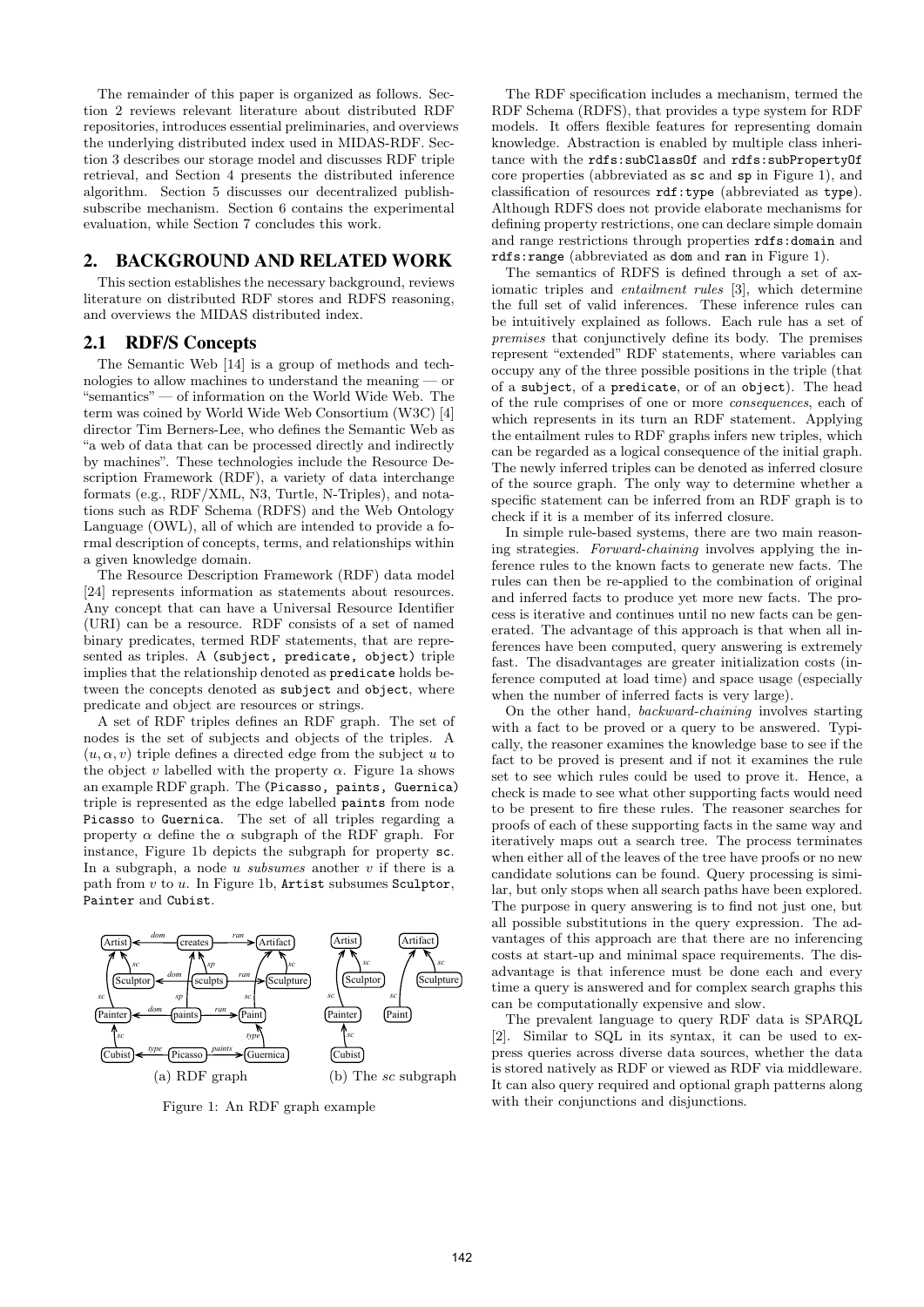RDF stores, e.g., Hexastore [40], RDFSuite [10], 3store [27], DLDB [32, 33], KAON [39], are centralized engines, similar to the Database Management Systems (DBMS), that allow storing, querying, managing and reasoning on RDF graphs. The architectures enabling RDF stores include giant triple table, property tables, [42, 41] vertical partitioning [5, 19] and application specific indices.

# 2.2 Distributed RDF Storage and Reasoning

Table 1 overviews the features of the most well-known distributed RDF stores and MIDAS-RDF. Edutella [30] retains the structure of many independent RDF databases and connects them by an unstructured overlay network consisted of peers and super-peers. All data remain at their original location and queries are routed via flooding. Nonetheless, there is no guarantee that the queried content will eventually be retrieved, if at all. Compared to this work, MIDAS-RDF relies on a structured multi-dimensional distributed index that is known to support efficiently range search.

Crespo and Molina argue [20] that a classification hierarchy, resembling an ontology, should serve as the basis of the network formation. In Semantic Overlay Networks (SONs), nodes of semantically similar content are clustered together, establishing connections among them; a node is allowed to belong to more than one clusters at the same time. Queries are processed by identifying which SONs are better suited to answer it. Then, the query is sent to a node in those SONs to multi-cast it to the remaining members. On the other hand, MIDAS-RDF does not require a notion of semantic proximity and features efficient routing mechanisms.

RDFPeers [15] is one of the first efforts for structured peer-to-peer RDF stores. The key idea is to use a MAAN overlay [16] to index a triple three times, once based on the subject, another based on the predicate, and a final based on the object. There are a few shortcomings in this design. First, there is a replication factor of three for all triples. Furthermore, the RDF schema semantics are totally ignored during query routing. Due to its underlying storage layer, RDFPeers can in the worst case, e.g., for queries with low selectivity, require a linear number of hops with respect to the overlay size. Finally, RDFPeers is susceptible to load imbalances, as peers responsible for popular and reserved keywords quickly become overwhelmed. Note that MIDAS-RDF does not store duplicate triples, has efficient routing algorithms with logarithmic number of hops in the worst case, does not suffer from load balances due to popular keywords, and in addition supports reasoning.

Regarding distributed RDFS reasoning in particular, Fang et al. [23] propose an iterative forward-chaining procedure, though they do not address load-balancing issues. Kaoudi et al. [28] compare the two well-known approaches for RDFS reasoning, backward- and forward-chaining on top of distributed hash table based structure overlays, and conclude that backward-chaining is the most effective. Compared to this work, MIDAS also considers incremental updates, triple removals along with all their inferred triples, and prevents the inference of duplicate triples. Battré et al. [12] present a paradigm for performing reasoning over locally stored triples and introduce a policy to address load-balancing issues. On the other hand, our approach does not require from each peer to maintain multiple RDF databases for distinct purposes. Marvin [31] constitutes a parallel and distributed platform for processing large amounts of RDF data, on a

network of loosely coupled peers. Also, this work presents an iterative procedure for computing the deductive closure of large datasets. Serafini and Tamilin propose in [36] a system that relies on manually created ontology mappings.

A different concept is presented in [35] that distributes the reasoning rules instead of the data, so that each node is responsible for performing a specific part of the reasoning process. However, this scheme is liable to imbalances and does not scale well. Piazza [26] relies on the mappings established between the individual peer schemes to route queries on semantically related peers, rather than on a distributed index of graph fragments. GridVine [7] realizes semantic overlays by separating a logical layer from a physical, applying the principle of data independence. The logical layer has operations to support semantic interoperability including attribute based search, schema inheritance, schema management and schema mapping. It also supports a schema reconciliation technique, known as semantic gossiping, for semantic interoperability in decentralized settings [6].

## 2.3 Labeling Schemes

In the following, we provide a succinct overview of labeling schemes for the Semantic Web; a detailed review can be found at [18] and [17]. These techniques can be divided into two categories, interval-based and prefix-based.

Agrawal et al. [9] propose an scheme that assigns intervals to nodes of a graph, so that an ancestry relationship between two nodes is checked by interval inclusion. First, spanning tree  $T$  is determined. A node  $u$  in  $T$  is labeled with  $[\text{minpost}(u), \text{post}(u)]$ , where  $\text{post}(u)$  is the order of u in a postorder traversal of T, and  $\text{minpost}(u)$  is the lowest post among u's descendants. Finally, all nodes of the graph are examined in reverse topological order, and for each edge  $(u, v)$  all intervals associated with v are propagated to u. Based on this scheme, a node  $v$  is an ancestor of  $u$ , if all intervals of  $u$  are included in those of  $v$ . Note that to avoid frequent node relabeling and support incremental updates, gaps are typically left in the generated intervals.

Other interval schemes exhibit similar properties. In [21], [22], a node u in T is labeled with  $[\text{pre}(u), \text{post}(u)]$ , where  $post(u)$  is the order of u in a preorder traversal of T. Similarly, Tsakalidis [37] shows that a node  $v$  is an ancestor to u iff  $pre(v) \leq pre(u) \leq post(v)$ , which leads to a labeling scheme with labels of size  $2 \log n$ . Peleg [34] proposes an  $O(\log n)$  labeling scheme that given nodes u and v one can determine the lowest common ancestor of  $u$  and  $v$ .

Prefix-based schemes, such as [29], [11], [8], apply for trees. Consider an alphabet  $\Sigma = {\sigma_1, \cdots, \sigma_M}$ . Node labels can be defined recursively, as follows. Consider a node u with label  $id(u) \in \Sigma^*$ . Assuming an order on u's children, let node  $v$  be the  $k$ -th child of  $u$ . We have that label(v) = label(u) $\sigma_k$ . One of the advantages of this approach is its ability to handle incremental updates efficiently. As long as the order among descendants is not important, one can always add a new child as the last, avoiding any relabeling. Note that to handle the general case of graphs, a child is allowed to have multiple labels, one per parent.

Checking whether a node  $v$  is an ancestor of  $u$  is equivalent to checking if  $label(v)$  is a prefix of  $label(u)$ . Furthermore, given two nodes  $u$  and  $w$ , their nearest common ancestor is the node labeled with their longest common prefix, which can be easily computed in  $O(\min{\{\|\texttt{label}(u)\|,\|\texttt{label}(w)\|\}})$ , where  $\|\texttt{label}(u)\|$  denotes the length of u's identifier.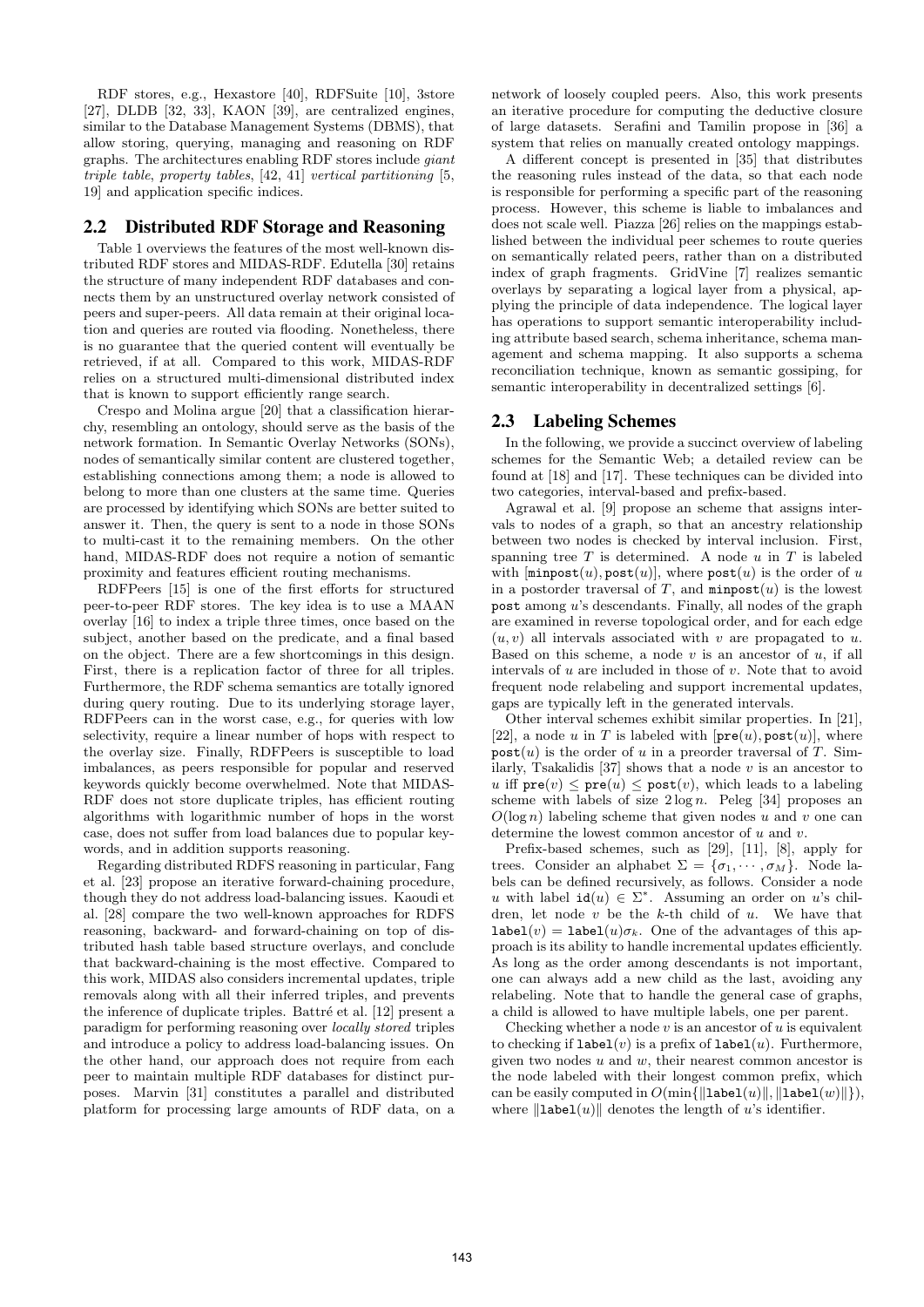|                    | Storage Layer | Multi-Attribute | Load-Balancing | Reasoning      |
|--------------------|---------------|-----------------|----------------|----------------|
| Edutella [30]      | unstructured  | N/A             | No             | No             |
| $SONs$ [20]        | hierarchical  | N/A             | No.            | N <sub>0</sub> |
| RDFPeers [15]      | MAAN          | No              | N <sub>o</sub> | N <sub>0</sub> |
| Battre et al. [12] | Pastry        | N <sub>0</sub>  | Yes            | FC             |
| Kaoudi et al. [28] | Pastry        | No              | N <sub>0</sub> | BC             |
| MARVIN [31]        | Chord         | No              | No.            | FC             |
| Piazza [26]        | unstructured  | N/A             | No             | Yes            |
| GridVine [7]       | P-Grid        | No              | Yes            | Yes            |
| MIDAS-RDF          | <b>MIDAS</b>  | Yes             | Yes            | FC             |

Table 1: Characteristics of different distributed RDF repositories.

## 2.4 The MIDAS Overlay

We present a brief overview of the MIDAS distributed multi-dimensional index [38], which forms the basis for out distributed RDF store. MIDAS is a distributed version of the k-d tree [13]. The k-d tree is a binary tree, where each node corresponds to an axis parallel rectangle; the root represents the entire space. Each internal node has always two children whose rectangles are obtained by splitting the parent's rectangle in two along some dimension. Each node is assigned a binary identifier corresponding to its path from the root, defined recursively. The root has the empty id  $\varnothing$ ; the left (resp. right) child of an internal node has the id of its parent augmented with 0 (resp. 1). Figure 2 depicts a k-d tree of seven nodes with three splits and their ids. Due to the hierarchical splits, the rectangles of the leaf nodes in a k-d tree, shown in green, constitute a non-overlapping partition of the entire space.



Figure 2: An example of a two-dimensional k-d tree.

A peer in MIDAS corresponds to a leaf of the k-d tree, and stores/indexes all tuples that reside in the leaf's rectangle. Peer joins and departures are handled by appropriately splitting and merging k-d tree nodes. Due to its routing mechanism and the locality preserving property of the underlying k-d tree, MIDAS can efficiently support multidimensional point and range queries. A point in the space (more accurately, the peer responsible for that point) can be retrieved in logarithmic number of hops, in the worst case. To process range queries, MIDAS is able to identify in parallel all peers whose rectangle overlaps with the given range. As a result, independently of the size of the range, MIDAS requires logarithmic number of hops in the worst case.

#### 3. THE MIDAS-RDF DISTRIBUTED STORE

Section 3.1 describes how triples are stored and indexed, while Section 3.2 explains query evaluation in MIDAS-RDF.

# 3.1 Storage Model

The MIDAS-RDF system stores RDF triples and transitive information using the MIDAS distributed index. An RDF triple  $(u, \alpha, v)$  is represented as a four dimensional key  $\langle u, \alpha, v, id(v) \rangle$ , where  $id(v)$  encodes transitive information regarding object v in the subgraph of predicate  $\alpha$ , which corresponds to the RDF graph associated with the triples with predicate  $\alpha$ . We also assume a lexicographic ordering for the subject, predicate and object dimensions, and the natural ordering for object subgraph identifiers.

Consider a MIDAS-RDF key  $\langle u, \alpha, v, id(v) \rangle$ . The subgraph identifier of the object v,  $id(v)$ , can be set according to one of the schemes described in Section 2.3. When the interval-based scheme of [9] is used,  $id(v)$  is  $post(v)$ , that is, v's order in a postorder traversal of a spanning tree of the  $\alpha$  subgraph. On the other hand, when the prefix-based scheme of [29] is used,  $id(v)$  corresponds to the prefix label label(v) in a spanning tree of the  $\alpha$  subgraph that includes the  $(u, v)$  edge.

Note that, when the interval-based scheme is used,  $post(v)$ alone cannot encode the transitivity in the  $\alpha$  subgraph. For this reason, with each  $\langle u, \alpha, v, \text{post}(v) \rangle$  key, MIDAS-RDF associates a composite value that consists of all intervals associated with node  $v$  in the  $\alpha$  subgraph. Therefore, in this case, a tuple in MIDAS-RDF has five dimensions, subject, predicate, object, object subgraph identifier and intervals. However, only the first four comprise the key indexed by MIDAS-RDF.

Figure 3 illustrates an example subgraph of some property that contains six nodes denoted symbols  $u$  through  $z$ ; we assume that other nodes below  $x, y, z$  exist, but are not shown. For the interval-based scheme, the spanning tree contains all edges except the one drawn with dotter line. For easy reference, the node symbols also correspond to the identifiers according to the interval-based scheme, e.g.,  $post(u) = u$ . The intervals associated with each node are shown in red. Observe that node  $w$  has two intervals, one from the spanning tree edge  $[r, w]$ , and another  $[q, y]$ , propagated from node y. The identifiers according to the prefix-based scheme are depicted on the edges and are shown in blue. Notice that node y has two prefix labels, 01 corresponding to the  $(v, y)$ edge, and 10 corresponding to the  $(w, y)$  edge.

Table 2 shows the attribute values of the tuples stored in MIDAS-RDF peers according to both labeling schemes. In this example, the predicate dimension is omitted since its common among all triples. In the prefix-based scheme, columns 1, 2 and 3 constitute the tuple keys, whereas in the interval-based scheme, columns 1, 2 and 4 constitute the tuple keys, and column 5 represents the value.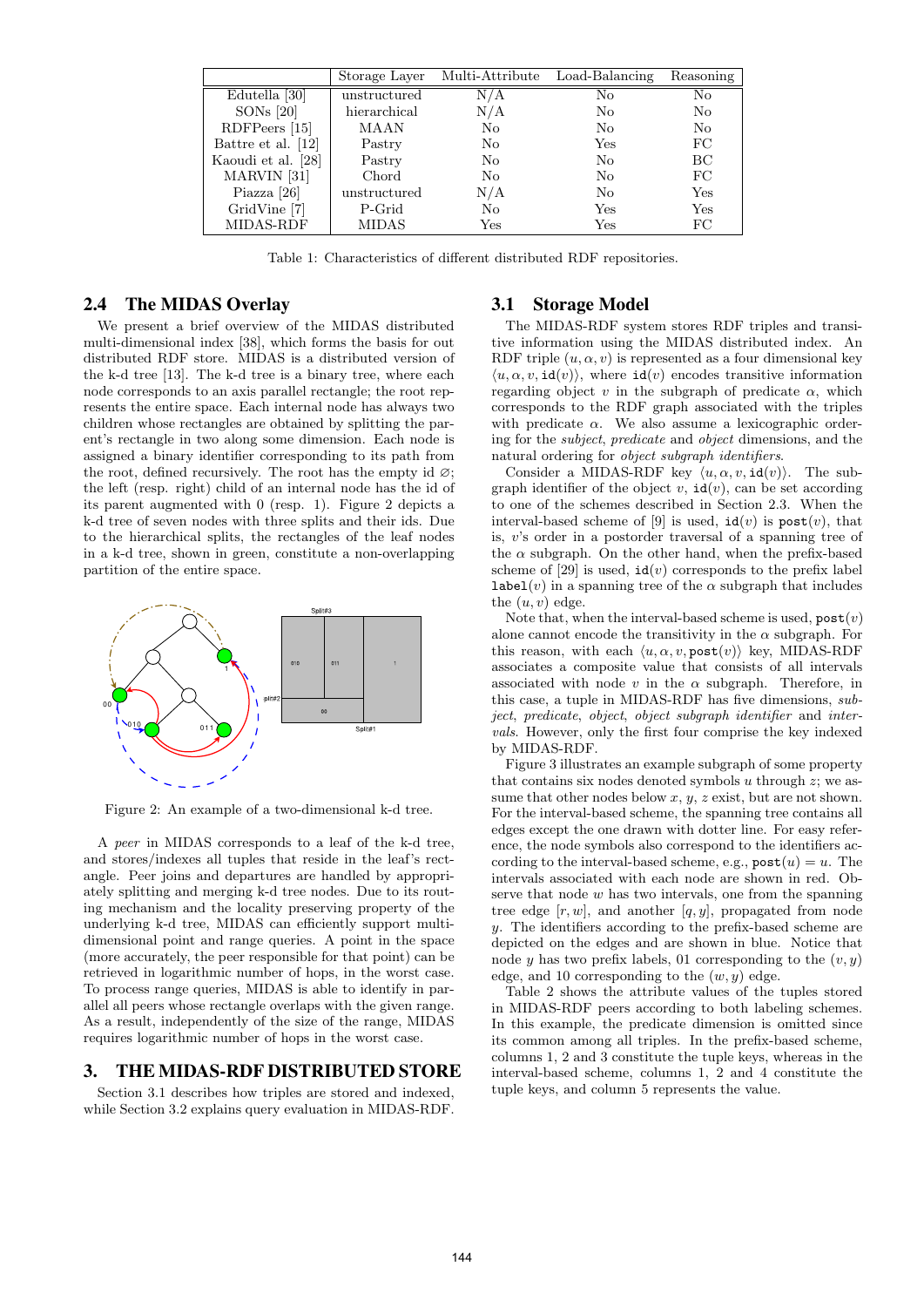

Figure 3: Identifiers for the two labeling schemes.

| Subject             | Object                | Label | Post                | Intervals        |
|---------------------|-----------------------|-------|---------------------|------------------|
| $\boldsymbol{u}$    | $\eta$                |       | $\boldsymbol{\eta}$ | p, v             |
| $\boldsymbol{u}$    | w                     |       | w                   | [r, w], [q, y]   |
| $\boldsymbol{\eta}$ | $\boldsymbol{x}$      | 00    | $\boldsymbol{x}$    | p,x              |
| $\boldsymbol{\eta}$ | y                     | 01    | Y                   | q,y              |
| w                   |                       | 10    | Y                   | q,y              |
| $\boldsymbol{w}$    | $\tilde{\mathcal{L}}$ |       | $\boldsymbol{z}$    | $\boldsymbol{z}$ |

Table 2: Triples stored as tuples for both labeling schemes.

# 3.2 RDF Queries

MIDAS-RDF straightforwardly supports RDF triple pattern queries. Consider the query types shown in Table 3. The notation ?s (and ?p, ?o) is borrowed from SPARQL [2], and denotes that variable ?s corresponds to possibly many subjects satisfying the pattern. Query type Q1 is evaluated in MIDAS-RDF as a point query requiring logarithmic, in the number of peers, hops. All other pattern queries, are evaluated as range queries in MIDAS-RDF, where an  $?s$ ,  $?p$ , or  $?o$  expression is translated as the range of the entire domain of subjects, predicates, or objects, respectively. For example, consider the RDF graph depicted in Figure 1a. The Q2 type query SELECT ?paint WHERE {Picasso paints ?paint} returns all paintings of Picasso. Note that a Q8 type query essentially retrieves all RDF triples. Due to the MIDAS overlay, such queries require only logarithmic hops.

| Name                       | Subject          | Predicate | Object   |
|----------------------------|------------------|-----------|----------|
| $_{\rm Q1}$                | S                | р         |          |
|                            | S                | р         | ?0       |
| Q2<br>Q3<br>Q4<br>Q5<br>Q6 | S                | ?p        | $\circ$  |
|                            | S                | ?p        | ?0       |
|                            | $?_{\mathbf{S}}$ | р         | $\circ$  |
|                            | $?_{\mathbf{S}}$ | р         | ?0       |
|                            | $?_{\rm S}$      | ?p        | $\Omega$ |
|                            | $?_{\mathbf{S}}$ | ?r        | ?0       |

Table 3: Atomic triple pattern queries.

Disjunctive range queries can be resolved by issuing one query for each contiguous range and then computing the union of the results. Such a mechanism can be efficiently implemented by issuing simultaneously the atomic queries that constitute the disjunction. Conjunctive queries, such as SE-LECT ?artifact WHERE {{?x type Sculptor} {?x type Painter} {?x creates ?artifact}} returns the artifacts that were created by an artist that was a painter and a sculptor, e.g., Michelangelo's David. A simple way to support conjunctive queries is to invoke first the atomic query that constitutes the conjunction with the greater selectivity (assuming that such information exists, e.g., via histograms). Then, the result-set can be filtered appropriately in the peer that issued the request.

An important class of queries is those concerning transitive properties. For example, consider the sc subgraph of Figure 1b. A query for the concepts that subsume Cubist would retrieve Painter and Artist. Efficient processing of transitivity queries requires a labeling scheme. Posed such a query, MIDAS-RDF initially retrieves v's object subgraph identifier  $id(v)$ , if not known. Further, if the interval-based scheme is used, it also retrieves the labels associated with  $v$ . Based on this information it formulates a range query.

In the case of the prefix-based scheme, the start of the range is  $id(v)$ . The end of the range is open and is the id of v's next sibling if it exists; otherwise, it is the id of the next sibling of v's parent or of v's grandparent, and so on. For example, the nodes (concepts) that subsume  $v$  in Figure 3 have ids in the range  $[0, 1)$ ; these are nodes x and y.

In the case of the interval-based scheme, a range query is issued for its interval associated with  $v$ . For example, the nodes that subsume  $v$  in Figure 3 have ids that belong in the range  $[p, v]$ . Note that, independently of the labeling scheme, transitivity queries are processed in logarithmic number of hops, as they are transformed into range queries.

# 4. RDFS REASONING IN MIDAS-RDF

Section 4.1 outlines the basic principles of the MIDAS-RDF inference model. Then, Section 4.2 details the implementations of RDFS entailment rules.

#### 4.1 Inference Model

The RDF semantic document [3] describes how RDFS entailment can be seen as a set of rules which generate new RDF triples from existing ones. In this work, we focus on a subset of these rules, including the extensional entailment rules, depicted in Table 4, which contains the most computationally intensive ones. Properties sp and sc are shorthands for subPropertyOf and subClassOf, respectively.

| Rule                  | Precondition                                                 | Generated Triple              |
|-----------------------|--------------------------------------------------------------|-------------------------------|
| rdfs2                 | $(\alpha, \text{domain}, x), (u, \alpha, v)$                 | $(u, \mathtt{type}, x)$       |
| rdfs3                 | $(\alpha, \texttt{range}, x), (u, \alpha, v)$                | $(v, \mathtt{type}, x)$       |
| rdfs5                 | $(\alpha, \texttt{sp}, \beta), (\beta, \texttt{sp}, \gamma)$ | $(\alpha, sp, \gamma)$        |
| $\frac{rdfs}{\gamma}$ | $(\alpha, \texttt{sp}, \beta), (u, \alpha, v)$               | $(u, \beta, v)$               |
| rdfs9                 | (u, sc, v), (w, type, u)                                     | $(w, \mathtt{type}, v)$       |
| rdfs11                | (u, sc, v), (v, sc, w)                                       | $(u, \texttt{sc}, w)$         |
| ext1                  | $(\alpha, \text{domain}, u), (u, sc, v)$                     | $(\alpha,$ domain, $v)$       |
| ext2                  | $(\alpha, \texttt{range}, u), (u, \texttt{sc}, v)$           | $(\alpha, \texttt{range}, v)$ |
| ext3                  | $(\alpha, \texttt{domain}, u), (\beta, \texttt{sp}, \alpha)$ | $(\beta,$ domain, $u)$        |
| $ext_4$               | $(\alpha, \texttt{range}, u), (\beta, \texttt{sp}, \alpha)$  | $(\beta, \texttt{range}, u)$  |

Table 4: RDFS entailment rules.

Unlike other approaches, MIDAS-RDF does not require ad-hoc splitting of the inference procedure in independent subparts. Contrary, peers autonomously partition the problem, as each operates on some subproblem to find partial solutions that are quickly made available to anyone. More precisely, MIDAS-RDF follows a forward chaining inference model. Each time a peer, i.e., a local store, receives a triple for storage, it generates all inferred triples and inserts them in MIDAS-RDF using the underlying network infrastruc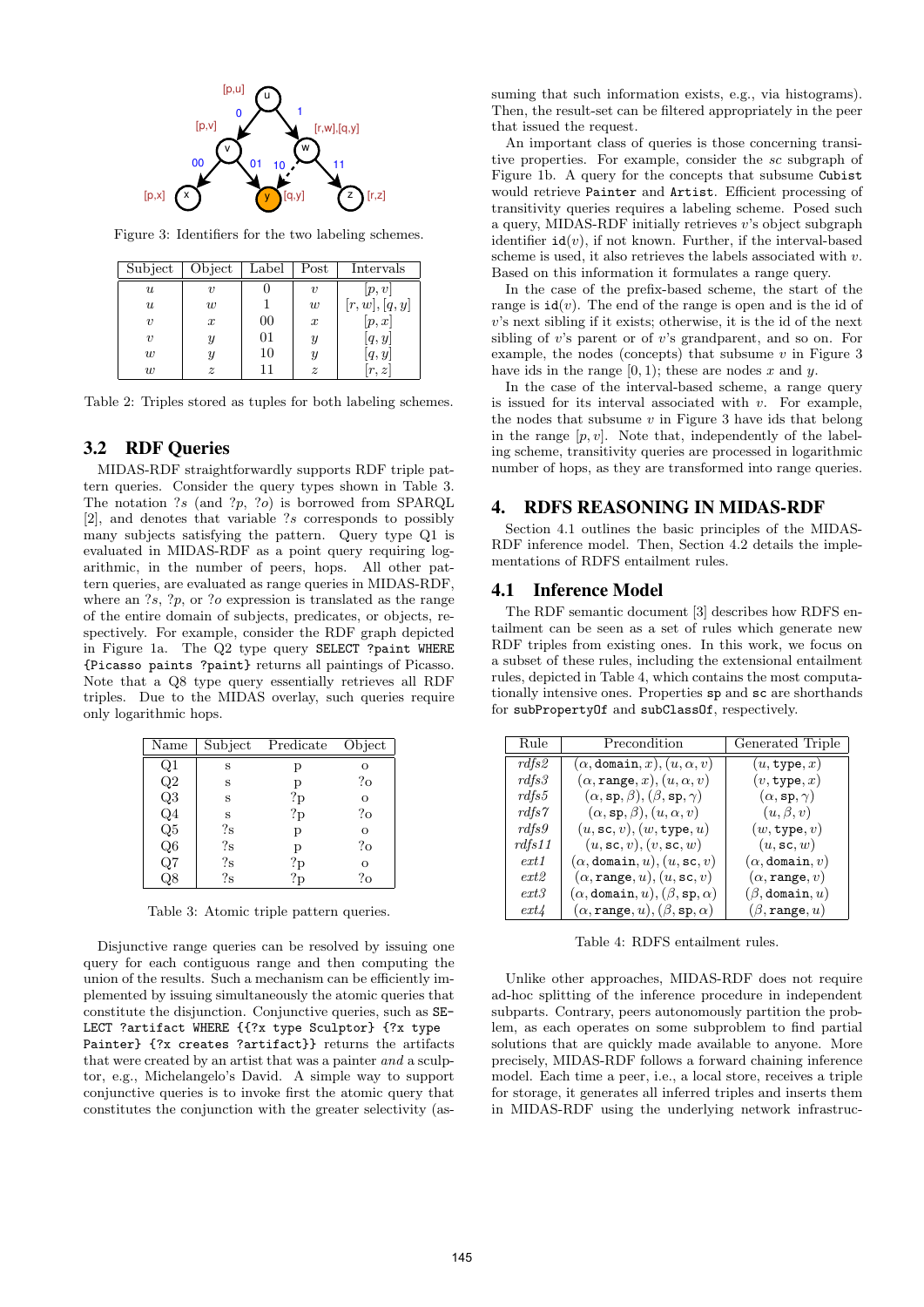ture. Naturally, the generated triples for some of the rules may trigger other rules to be executed.

In order to avoid creating duplicates, we adopt the policy that our methods are executed only once from one of the two peers containing the parts to be considered for entailment. Nevertheless, that part is selected to optimize specific factors that affect performance and scalability. Therefore, our design choices minimize the amount of exchanged messages and as a result the consumed bandwidth, which is arguably the most costly resource in a distributed environment.

Most importantly, our scheme enhances performance by utilizing a labeling scheme. For example, without such a scheme, the deductive closure of entailment rule rdfs11 on a subClassOf subgraph of depth  $K$ , would require a sequence of at least K operations that cost  $O(\log n)$  hops each. On the other hand, the labeling scheme, can process the deductive closure in a single operation of  $O(\log n)$  cost that applies the rule to all qualifying nodes of the sub-graph. These nodes are efficiently retrieved by issuing an appropriate range query, as described in Section 3.2. To illustrate this, assume the RDF graph of Figure 1a and consider rule rdfs9. In MIDAS-RDF, a peer can generate triples (Picasso, type, Painter) and (Picasso, type, Artist) in a single step. As a result, the query SELECT ?x WHERE {?x type Artist} would also return the name of Picasso, which otherwise would not be part of the answer.

#### 4.2 Implementation Details

We present the implementation of the rules depicted in Table 4, and also discuss the case of triple updates.

#### *4.2.1 Applying rules rdfs2, rdfs3*

Algorithm 1 produces new knowledge using entailment rules rdfs2 and rdfs3. This method is called when a triple of the form  $(\alpha, \text{domain}, u)$  or  $(\alpha, \text{range}, v)$  is locally inserted. Such a triple must be associated with all triples of predicate  $\alpha$  retrieved from remote peers by invoking a range query, so as to generate the triples dictated by the two rules.

The example illustrated in Table 5 concerns rule rdfs2 and can be described by the following steps:

- 1. Peer  $p_2$  examines local triple  $(u, \alpha, v)$  and invokes a range query of the form  $(\alpha, \text{domain}, ?X)$  to retrieve  $(\alpha, \text{domain}, x)$  from  $p_1$ .
- 2. Peer  $p_2$  processes the returned tuple using rule  $\eta \text{d} f s2$ and generates triple  $(u, \texttt{type}, x)$ .
- 3. Peer  $p_2$  stores the generated tuples in the overlay using the network infrastructure. The peers that are responsible for the newly inserted triples will invoke Algorithm 5 to apply rule rdfs9.

Figure 5 also shows that an identical approach for rule  $rdfs3$  applies. Notice that Algorithm 5 handles triples that were just inserted in a peer. In order to prevent the creation of duplicates, we produce new triples when examining a predetermined part (for performance reasons) of the two required to apply an entailment rule. However, as new triples are inferred and inserted there is also the need to implement methods for handling entailment rules for the other part to be considered for entailment. As this is the case for Algorithm 5 and entailment rule rdfs9, we suggest very similar implementations with limited changes for the rules that are not presented both ways, such as rdfs7, ext1 and ext2.

In many ways both implementations are equivalent and our selections were made towards the more efficient and elegant.

| Peer                    | Local Store                                                                         | Generated Triples                              | Rule    |
|-------------------------|-------------------------------------------------------------------------------------|------------------------------------------------|---------|
| $p_1$<br>$p_2$<br>$p_3$ | $(\alpha, \texttt{domain}, x)$<br>$(u, \alpha, v)$<br>$(\alpha, \texttt{range}, z)$ | $(u, \mathtt{type}, x), (v, \mathtt{type}, z)$ | rdfs2,3 |

Table 5: Inference example for rdfs2 and rdfs3.

Algorithm 1 deduceRDFS2/3a: Inputs an RDF triple in the form  $(u, \alpha, v)$ , searches for associated triples by rules rdfs2 and rdfs3 and generates new triples to be stored.

1: /\* Associated rule: RDFS2 \*/ 2:  $p$ .rangeRDFquery ( $\beta$ , domain, ?X) 3: for all  $x$  in  $X$  do 4:  $p.insert(u, type, x)$ 5: end for 6: 7: /\* Associated rule: RDFS3 \*/ 8:  $p$ .rangeRDFquery ( $\beta$ , range, ?Y) 9: for all  $y$  in  $Y$  do 10:  $p.insert(v, type, y)$ 11: end for

Algorithm 2 deduceRDFS2b: Triggered upon an insertion of an RDF triple of the form  $(\alpha, \text{domain}, u)$ , searches for associated triples by rule rdfs2 and generates new triples to be stored.

1:  $p.\text{rangeRDFquery}$  (?X,  $\alpha$ , ?Y) 2: for all  $x$  in  $X$  do 3:  $p.insert(x, type, u)$ 4: end for

#### *4.2.2 Applying rules rdfs5, rdfs7*

Algorithms 3 and 4 justify the design choice of utilizing a labeling scheme in MIDAS-RDF, as they reduce the number of hops required from  $O(K \log n)$  to  $O(\log n)$ . The example of Algorithm 3 depicted in Table 6 can be described by the following steps:

- 1. Peer  $p_1$  examines  $(\alpha, \text{subPropertyOf}, \beta)$  and acquires the local labels of the triples that correspond to the nodes that subsume  $\beta$  in the subPropertyOf sub-graph.
- 2. Peer  $p_1$  retrieves all the triples that correspond to the obtained labels in  $O(\log n)$  hops, from peers  $p_2$  and  $p_3$ triples  $(\beta, \text{subPropertyOf}, \zeta), (\zeta, \text{subPropertyOf}, \xi)$ .
- 3. Peer  $p_1$  stores the generated tuples, by entailment rule  $rdfs5, (\alpha, \text{subPropertyOf}, \zeta)$  and  $(\alpha, \text{subPropertyOf}, \xi)$ in the overlay.
- 4. Likewise, peer  $p_2$  checks triple  $(\beta, \text{subPropertyOf}, \zeta)$ to retrieve  $(\zeta, \text{subPropertyOf}, \xi)$  from  $p_3$ , and when rule *rdfs5* is applied it generates  $(\beta, \text{subPropertyOf}, \xi)$ to store it in the overlay.
- 5. Peer  $p_3$  examines  $(\zeta, \text{subPropertyOf}, \xi)$  only to find out that there are no nodes that subsume  $\xi$ .
- 6. Peer  $p_2$  acquires  $(u, \alpha, v)$  (Alg. 3) and applies rule  $rdfs\gamma$  with local labels of the nodes that subsume  $\zeta$ .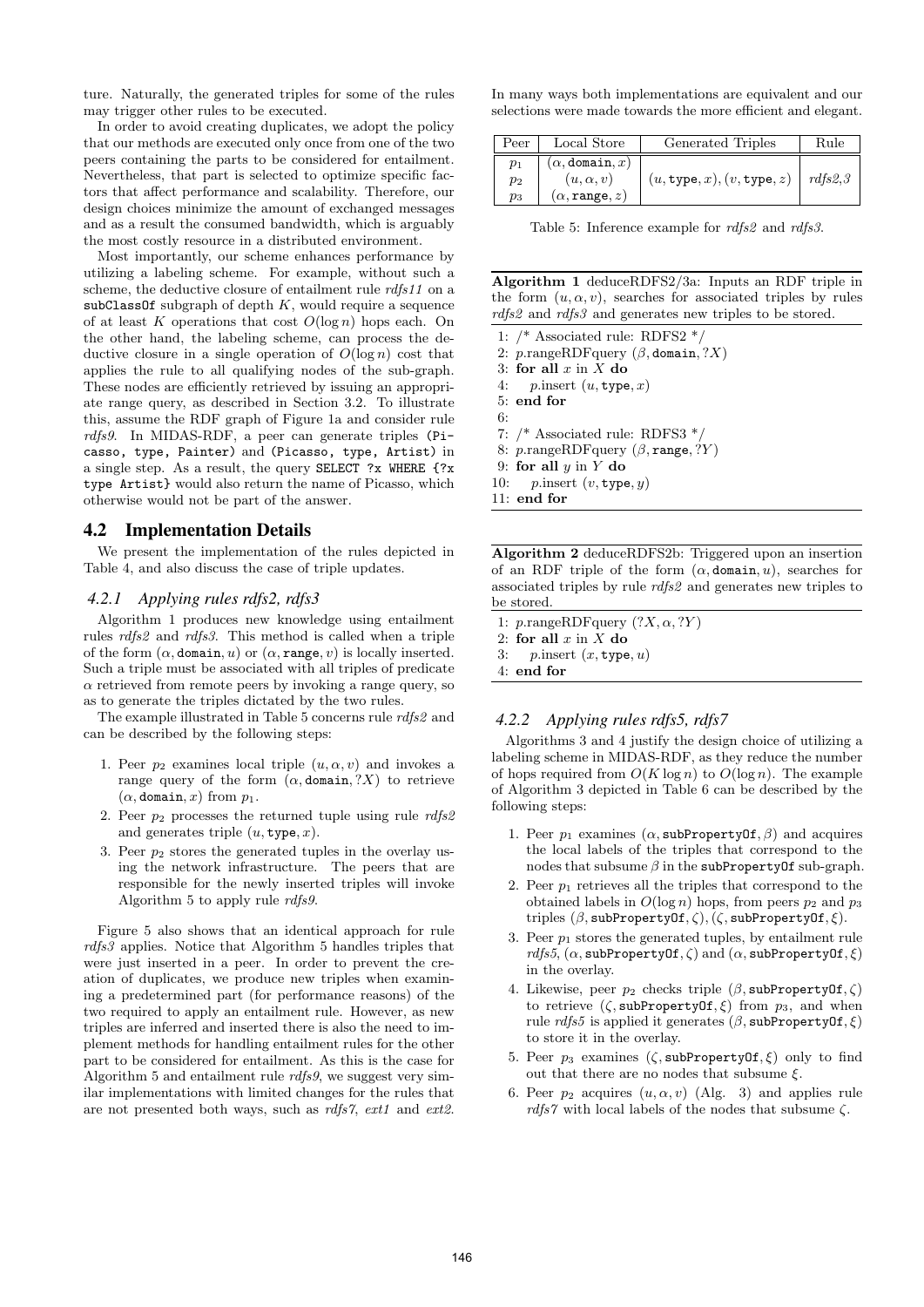- 7. Then, peer  $p_2$ , after invoking a range query for all relevant labels, retrieves  $(\zeta, \text{subPropertyOf}, \xi)$  from  $p_3$ .
- 8. When rule  $\frac{rdfs}{\gamma}$  is applied, peer  $p_2$  generates triples  $(u, \zeta, v), (u, \xi, v)$  and stores them in the overlay.
- 9. The peers that are responsible for the newly inserted triples from peer  $p_2$  will invoke Algorithm 1 for handling them according to etailment rules rdfs2 and rdfs3.

| Peer           | Local Store                    | Generated Triples                              | Rule    |
|----------------|--------------------------------|------------------------------------------------|---------|
| p <sub>1</sub> | $(\alpha, \texttt{sp}, \beta)$ | $(\alpha, sp, \zeta), (\alpha, sp, \xi)$       | rdfs5   |
| $p_2$          | $(\beta, sp, \zeta)$           | $(\beta, sp, \xi), (u, \zeta, v), (u, \xi, v)$ | rdfs5.7 |
| $p_3$          | $(\zeta, sp, \xi)$             |                                                |         |
| $p_4$          | $(u, \beta, v)$                |                                                |         |

Table 6: Inference example for  $rdfs5$  and  $rdfs7$ .

Instead of chasing pointers and issuing sequential queries, peer  $p_1$  retrieves the subgraph with a simple range query based on a labeling scheme. In particular, peer  $p_4$  would have to invoke 4 distinct queries in order to generate all possible triples regarding entailment rule rdfs7 for its content. Most importantly, peer  $p_4$  is in position of completing the closure of its statements without being aware of other peers' progress, in our case  $p_1, p_2, p_3$ , or waiting for their intermediate results.

## *4.2.3 Applying rules rdfs11, rdfs9*

The example of Algorithm 4 shown in Table 7 is described in the following steps:

- 1. Peer  $p_1$  examines  $(u, \text{subClassOf}, v)$  and checks the labels of the nodes that subsume v.
- 2. Peer  $p_1$  retrieves triples,  $(v, \text{subClassOf}, w)$  from  $p_2$ and  $(w, \text{subClassOf}, y)$  from  $p_3$ .
- 3. Peer  $p_1$  stores the generated tuples  $(u, \texttt{subClassOf}, w)$ and  $(u, \text{subClassOf}, y)$  in the overlay.
- 4. When peer  $p_2$  examines  $(v, \text{subClassOf}, w)$ , it retrieves from  $p_3$  triple  $(w, \text{subClassOf}, y)$ .
- 5. Peer  $p_2$  stores the generated tuple  $(v, \text{subClassOf}, y)$ in the overlay.
- 6. Peer  $p_3$  examines  $(w, \text{subClassOf}, y)$  only to find out that there are no nodes that subsume y. It also issues a range query for  $(?X, \text{type}, w)$  and retrieves  $(x, \text{type}, w)$ from  $p_4$ .
- 7. Peer  $p_3$  applies rule *rdfs9* and generates  $(x, type, y)$ that stores in the overlay.

| Peer  | Local Store             | Generated Triples       | Rule   |
|-------|-------------------------|-------------------------|--------|
| $p_1$ | (u, sc, v)              | (u, sc, w), (u, sc, y)  | rdfs11 |
| $p_2$ | (v, sc, w)              | (v, sc, y)              | rdfs11 |
| $p_3$ | (w, sc, y)              | $(x, \mathtt{type}, y)$ | rdfs9  |
| $p_4$ | $(x, \mathtt{type}, w)$ |                         |        |

Table 7: Inference example for rdfs11 and rdfs9.

#### *4.2.4 Applying rules ext1 and ext2*

For the implementation of extentional entailment rules ext1 and ext2, we follow an approach similar to the one adopted for rdfs9. The example shown in Table 8 is described as follows:

- 1. Peer  $p_2$  checks  $(u, \text{subClassOf}, v)$  and to apply  $ext1$ retrieves the triples that correspond to labels of the nodes that subsume v, in our case  $(v, \text{subClassOf}, w)$ .
- 2. When entailment rule  $ext1$  is applied for each of the returned triples (Alg. 4),  $p_2$  generates and stores triples  $(\alpha, \text{domain}, v)$  and  $(\alpha, \text{domain}, w)$ , after retrieving from  $p_1$  ( $\alpha$ , domain,  $u$ ) with a range query.
- 3. The peers that are responsible for the newly inserted triples will invoke Algorithm 2 for handling rdfs2.
- 4. Likewise,  $p_3$  applies  $ext{2}$  to  $(\beta, \text{range}, v)$  that retrieves after  $O(\log n)$  hops from  $p_4$ , to produce  $(\beta, \texttt{range}, w)$ .

| Peer                             | Local Store                                                                           | Generated Triples                                                                            | Rule         |
|----------------------------------|---------------------------------------------------------------------------------------|----------------------------------------------------------------------------------------------|--------------|
| $p_1$<br>$p_2$<br>$p_3$<br>$p_4$ | $(\alpha,$ domain, $u)$<br>$(u, \texttt{sc}, v)$<br>(v, sc, w)<br>$\beta$ , range, v) | $(\alpha, \texttt{domain}, v), (\alpha, \texttt{domain}, w)$<br>$(\beta, \texttt{range}, w)$ | ext1<br>ext2 |

|  | Table 8: Inference example for $ext1$ and $ext2$ . |  |  |  |  |  |
|--|----------------------------------------------------|--|--|--|--|--|
|--|----------------------------------------------------|--|--|--|--|--|

## *4.2.5 Applying rules ext3 and ext4*

Entailment rules  $ext{3}$  and  $ext{4}$  require a different approach. All previously described methods resolve a transitive relation whose results were combined with a fixed statement. Here, we compute the transitive closure for each statement we examine and we combine each element of the result with associated remote triples that  $ext{3}$  and  $ext{4}$  require. Next, we provide an intuition of the principle used in Algorithm 3 in the example of Table 9:

- 1. Peer  $p_3$  examines ( $\zeta$ , subPropertyOf,  $\beta$ ) and uses local information for all labels of the nodes that subsume ζ in the subPropertyOf sub-graph.
- 2. Peer  $p_3$  based on the local labeling information invokes the appropriate range query to retrieve statement  $(\beta, \text{subPropertyOf}, \alpha)$  from peer  $p_2$ .
- 3. Peer  $p_3$ , for each subsuming node  $\alpha$ , retrieves all triples of the form  $(\alpha, \text{domain}, u)$ , in our case from peer  $p_1$  and  $(\alpha, \texttt{range}, v)$  from peer  $p_4$ .
- 4. When peer  $p_3$  applies  $ext{3}$  generates ( $\zeta$ , domain, u) that stores in the overlay. Likewise, peer  $p_3$  generates triple  $(\zeta, \texttt{range}, v)$  from  $ext4$ .
- 5. The peers that are responsible for the newly inserted triples will invoke Algorithm 2 for handling rules rdfs2 and  $\text{rdfs3}$  for  $(\zeta, \text{domain}, u)$  and  $(\zeta, \text{range}, v)$ .
- 6. An identical procedure is followed by peer  $p_2$  to produce  $(\beta, \text{domain}, u)$  and  $(\beta, \text{range}, v)$  for ext3 and ext4.

| Peer                             | Local Store                                                                                                        | Generated Triples                                                                                              | Rule                     |
|----------------------------------|--------------------------------------------------------------------------------------------------------------------|----------------------------------------------------------------------------------------------------------------|--------------------------|
| $p_1$<br>$p_2$<br>$p_3$<br>$p_4$ | $(\alpha,$ domain, $u)$<br>$(\beta, sp, \alpha)$<br>$(\zeta, \mathsf{sp}, \beta)$<br>$(\alpha, \texttt{range}, v)$ | $(\beta, \text{domain}, u), (\beta, \text{range}, v)$<br>$(\zeta, \text{domain}, u), (\zeta, \text{range}, v)$ | $ext{3.4}$<br>$ext{3.4}$ |

Table 9: Inference example for  $ext{3}$  and  $ext{4}$ .

#### *4.2.6 Incremental updates*

For a data-driven forward chaining based scheme, an update of triples naturally triggers an update of the inferred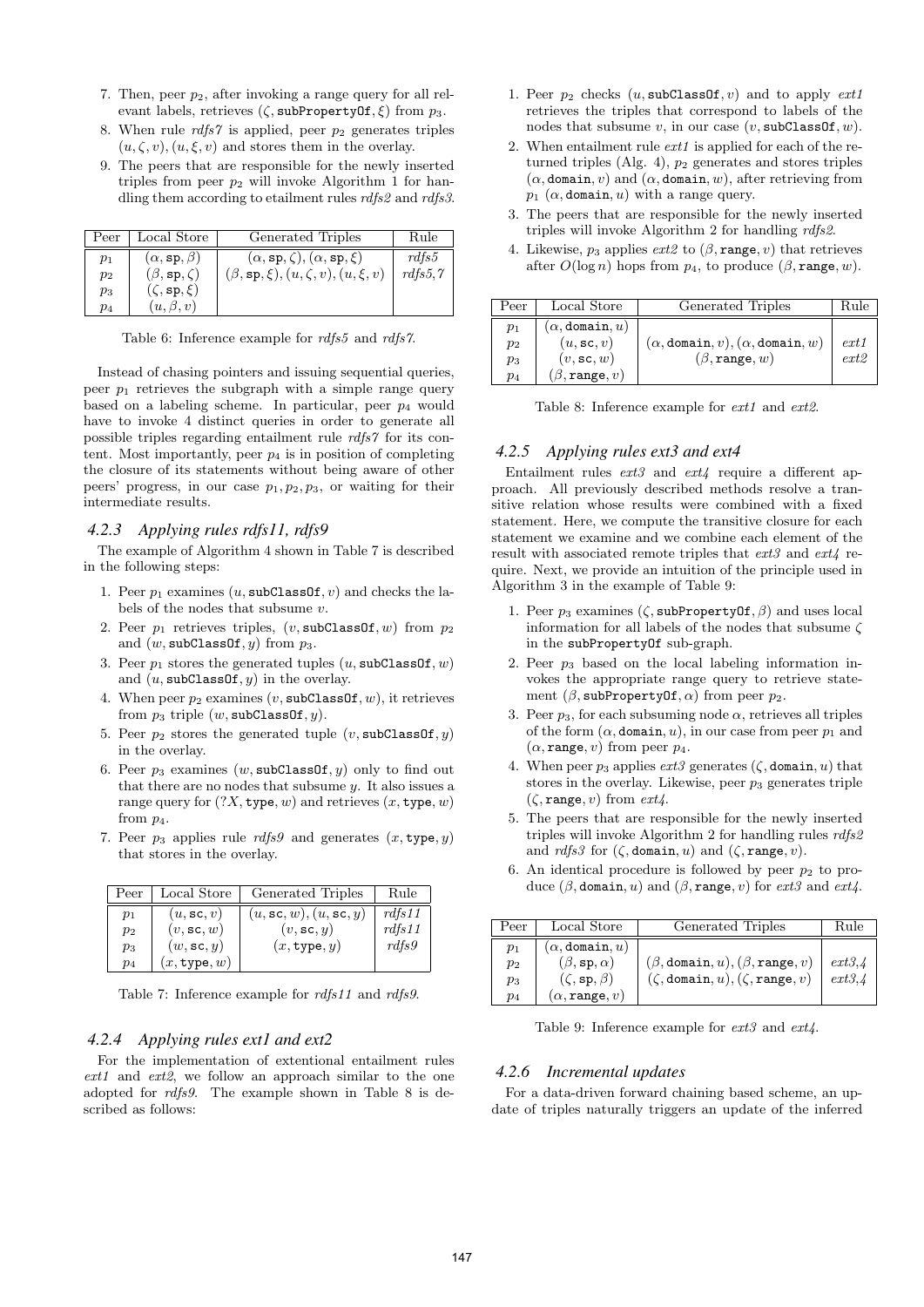Algorithm 3 deduceRDFS5/7/EXT3/4: Inputs an RDF triple in the form  $(\beta, sp, \alpha)$ , searches for associated triples by rules ext3, ext4 and generates new triples to be stored.

|     | 1: $\Lambda = p.\text{getTriples}$ ThatSubsume $(\alpha)$ |
|-----|-----------------------------------------------------------|
|     | 2: for all $(s, p, o)$ in $\Lambda$ do                    |
| 3:  | /* Associated rule: RDFS5 $*/$                            |
| 4:  | p.insert $(\beta, \text{subPropertyOf}, o)$               |
| 5:  |                                                           |
|     | 6: $/*$ Associated rule: RDFS7 $*/$                       |
|     | 7: $p\text{.rangeRDFquery } (?U, \beta, ?V)$              |
| 8:  | for all $(u, v)$ in $(U, V)$ do                           |
| 9:  | $p$ .insert $(u, o, v)$                                   |
| 10: | end for                                                   |
| 11: |                                                           |
|     | 12: $/*$ Associated rule: EXT3 $*/$                       |
|     | 13: $p.\text{rangeRDFquery}(o, \text{domain}, ?X)$        |
| 14: | for all $x$ in $X$ do                                     |
| 15: | p.insert $(\beta, \text{domain}, x)$                      |
| 16: | end for                                                   |
| 17: |                                                           |
|     | 18: $/*$ Associated rule: EXT4 $*/$                       |
|     | 19: $p.\text{rangeRDFquery}(o,\text{range}, ?Y)$          |
| 20: | for all $y$ in $Y$ do                                     |
| 21: | p.insert $(\beta, \mathtt{range}, y)$                     |
| 22: | end for                                                   |
|     | $23:$ end for                                             |

tuples as well. In the process of reverting these changes we need to make sure that all the triples that we remove have been inferred with one of the RDFS entailment rules. Since there is no notion of data provenance, we follow the reverse procedure of our inference methods with the following additional consideration. Before removing any triple, we must make sure that no other triple exists that when combined under any of RDFS entailment rule would yield the candidate triple. This check can be supported at the cost of some additional steps and computation.

The example of Algorithm 6 in Table 10 applies to deletions of triples of the form  $(\alpha, \text{subPropertyOf}, \beta)$  or  $(u, \alpha, v)$ from peers  $p_1, p_2$ , which raises the question of removing the  $(u, \beta, v)$  inferred triple produced by *rdfs7*. The problem is that the very same triple is inferred by peer  $p_4$  when applying rdfs7 to its content. Hence, as more than one combinations of rules and triples may lead to the same inferred rules, MIDAS-RDF must examine whether there are more ways of producing them. If this is the case, we proceed to the next inferred triple. For example, in Table 10 when  $(u, \alpha, v)$ is deleted and  $(u, \beta, v)$  is examined we simultaneously issue the appropriate requests that would trace the conflict. First, we have to study all RDFS entailment rules and find those that produce triples of the form  $(u, \beta, v)$ . Then, we will examine whether there are other triples that lead again to  $(u, \beta, v)$  for each relevant rule that is found. In our case, rdfs7 is the unique rule that needs to be checked. This is done with a range query of the form  $(u, T, v)$  that retrieves  $(u, \gamma, v)$  from peer  $p_3$ . Hence, we now need to check whether node  $\beta$  is an ancestor of  $\gamma$  in the subPropertyOf sub-graph, a simple task using a labeling scheme. For the prefix-based scheme, we simply check whether the label of node  $\beta$  is a prefix of the label of node  $\gamma$ . For the interval-based scheme, we check whether the postorder identifier of node  $\gamma$  is in any of the intervals of  $\beta$ . Apparently, the cost of this mechanism is

not dramatic if we simultaneously try to resolve the possible conflicts from all relevant rules, as in a MIDAS disjunctive query. Thus, combined with this special feature, the aforementioned methods can easily be undone and all inferred triples be removed by replacing the  $p$ . insert() functioncalls, in the algorithms presented earlier, with  $p$ .delete() function-call. Finally, update requests can be considered as a pair of a deletion of an old triple and a insertion of a triple with the updated values.

| Peer           | Local Store                  | Generated Triples | Rule         |
|----------------|------------------------------|-------------------|--------------|
| $p_1$          | $(\alpha, sp, \beta)$        | $(u, \beta, v)$   | $rdfs\gamma$ |
| $p_2$          | $(u, \alpha, v)$             |                   |              |
| $p_3$          | $(u, \gamma, v)$             |                   |              |
| p <sub>4</sub> | $(\gamma,\texttt{sp},\beta)$ | $(u, \beta, v)$   | $rdfs\gamma$ |

Table 10: Inference example for rdfs7.

Algorithm 4 deduceRDFS11/9/EXT1/2: Inputs an RDF triple in the form  $(u, sc, v)$ , searches for associated triples by rule rdfs11 and generates new triples to be stored.

| 1: $\Lambda = p.\text{getTriplesThatSubsume } (v)$ |  |  |  |
|----------------------------------------------------|--|--|--|
| 2: p.rangeRDFquery $(?X, \mathtt{type}, u)$        |  |  |  |
| 3: $p$ .rangeRDFquery $(?A,$ domain, $u)$          |  |  |  |
| 4: $p$ .rangeRDFquery (?B, range, $u$ )            |  |  |  |
| 5: for all $(s, p, o)$ in $\Lambda$ do             |  |  |  |
| 6: $/*$ Associated rule: RDFS11 $*/$               |  |  |  |
| 7: $p\text{.insert } (u, \text{sc}, o)$            |  |  |  |
| 8:                                                 |  |  |  |
| 9: $/*$ Associated rule: RDFS9 $*/$                |  |  |  |
| 10: for all $x$ in $X$ do                          |  |  |  |
| p.insert $(x, \mathtt{type}, o)$<br>11:            |  |  |  |
| 12: end for                                        |  |  |  |
| 13:                                                |  |  |  |
| 14: $/*$ Associated rule: EXT1 $*/$                |  |  |  |
| 15: for all $\alpha$ in A do                       |  |  |  |
| 16:<br>p.insert $(\alpha, \text{domain}, o)$       |  |  |  |
| 17: end for                                        |  |  |  |
| 18:                                                |  |  |  |
| 19: $/*$ Associated rule: EXT2 $*/$                |  |  |  |
| 20: for all $\beta$ in B do                        |  |  |  |
| p.insert $(\beta, \texttt{range}, o)$<br>21:       |  |  |  |
| $22:$ end for                                      |  |  |  |
| $23:$ end for                                      |  |  |  |

#### 5. A PUBLISH-SUBSCRIBE MODEL

In this section, we present a distributed content-based publish-subscribe service that addresses needs pertaining to participants in the community that want to be quickly notified of specific new content, i.e, they have persistent queries expressing interest in certain topics that are constantly serviced. Content-based publish-subscribe systems allow more complex subscriptions by enabling restrictions on the event content. Most importantly, multiple predicates upon the subscription may be defined and only the events that fulfill the requirements are notified to the subscriber.

Our scheme constitutes a middleware for scalable dissemination of data events to subscribers dispersed across the network. In this context, an area of interest is described by a hyper-rectangle, and withal, a range along each dimension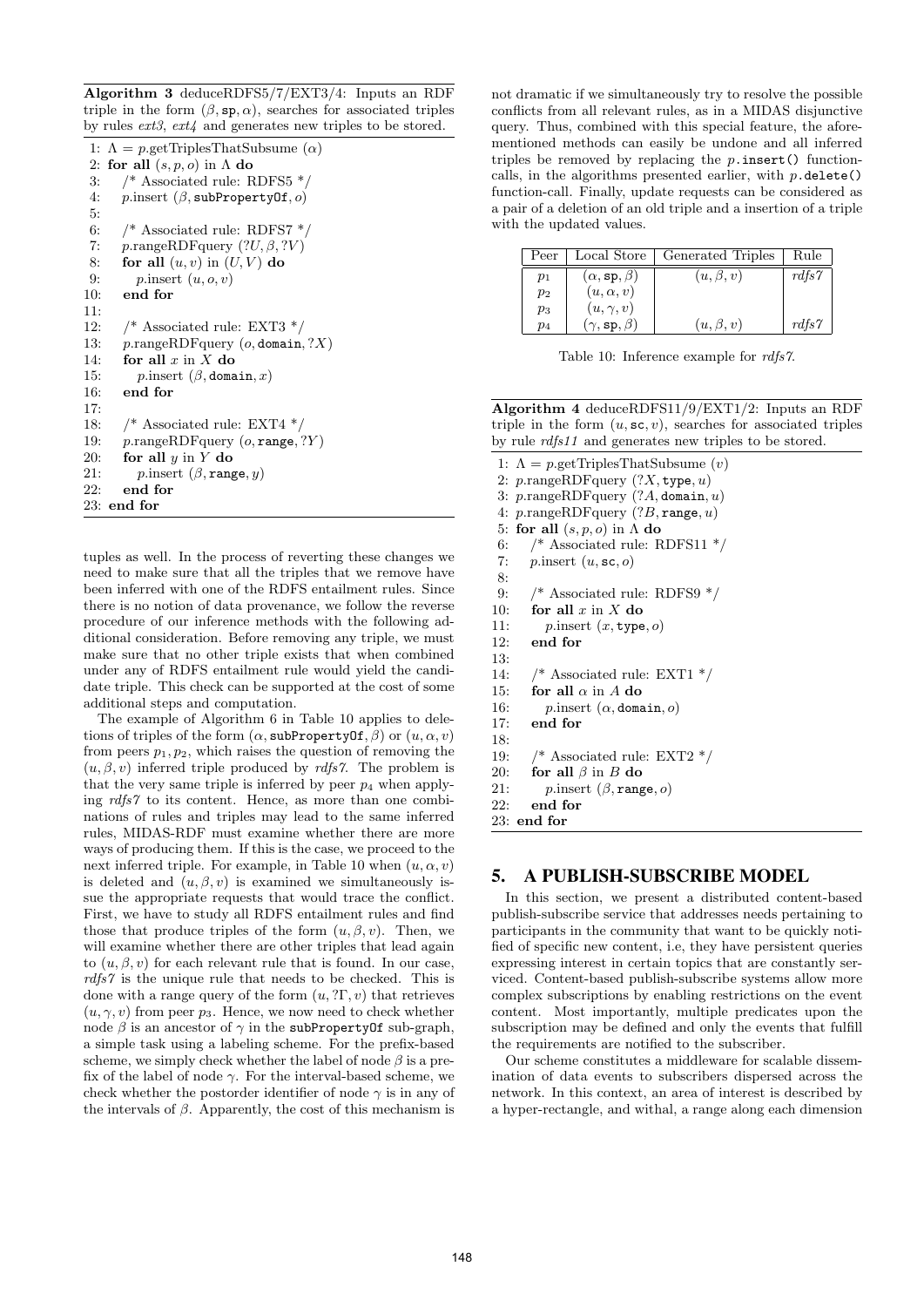Algorithm 5 deduceRDFS9b: Changes triggered by an insertion of a triple of the form  $(x, \text{type}, u)$  regarding rule rdfs9.

1:  $p$ .rangeRDFquery  $(u, \text{subClassOf}, ?V)$ 2: for all  $v$  in  $V$  do 3:  $[\ell, h] = p.\text{getLabel} (u, \text{subClassOf}, v)$ 4:  $\Lambda = p.\text{rangeLabelQuery}(\ell, h)$ 5: for all  $(s, p, o)$  in  $\Lambda$  do 6:  $p\text{.insert } (x, \text{type}, o)$ 7: end for 8: end for

Algorithm 6 deleteRDFS7: Changes triggered by a deletion of a triple of the form  $(\alpha, \text{subProperty}, \beta)$  regarding rule rdfs7.

1:  $\Lambda = p.\text{getTriplesThatSubsume } (\beta)$ 2: for all  $(s, p, o)$  in  $\Lambda$  do 3: /\* Associated rule: RDFS7 \*/ 4: p.rangeRDFquery (?Γ, subPropertyOf, β) 5:  $p.\text{rangeRDFquery}$  (?U,  $\alpha$ , ?V) 6: for all  $(u, v)$  in  $(U, V)$  do 7: if  $\nexists \gamma \in \Gamma, \gamma \neq \alpha : (u, \gamma, v) \in KB$  then 8:  $p.\text{delete } (u, o, v)$ 9: end if 10: end for 11: end for

is defined, to identify triples limited to a specific subject. Dimensions that are of no particular interest, are naturally rendered obsolete by declaring their range of domain values equal to the domain space of that particular dimension.

If a subscription needs to specify multiple predicates over the same attribute (for example conjunctive and disjunctive clauses), we can model such a subscription as a combination of multiple subscriptions, each of which specifies a continuous range over that attribute. Therefore, we treat a subscription request similar to a multi-dimensional range query. Peers may subscribe to a specified area whose responsibility might be distributed among several peers.

A subscriber does not know in advance what peers are responsible for the area it is interested in. Moreover, each peer maintains a local spatial index (e.g., an R-tree [25]) with all the subscriptions (hyper-rectangles) that overlap its area of responsibility. To elaborate, as a request is being forwarded recursively to more relevant subtrees of the distributed index, it becomes fragmented by the corresponding sub-regions, and withal, the subscription (hyper-rectangle) is stored in the local spatial indices of the overlapping peers. Henceforth, subscribers will be notified about the changes their areas of interest undergo. Consequently, our approach requires an additional hop for insertions/updates to inform the subscribers, as they instantly become aware of changes that take place (e.g., newly inserted tuples) in those specific areas. Otherwise, a peer would have to periodically invoke a request of a certain type, which would generate unnecessary load. Note that multiple notifications are prevented as duplicate events can be easily detected in the local index.

#### 6. EXPERIMENTAL EVALUATION

Section 6.1 describes the experimental setting and Section 6.2 presents the results of our extensive evaluation.

# 6.1 Setting

We evaluate performance according to several metrics appearing. We measure query performance by *latency*, which is the maximum distance (in terms of hops) from the initial peer to any peer reached during query processing. Another important metric in distributed systems is network congestion, defined as the average number of queries processed at any node, when  $n$  uniformly random queries are issued. This actually resembles the average traffic a peers accepts when  $n$  queries are issued in the overlay by random peers. To quantify how fast an answer is retrieved, we use two metrics. Recall is the ratio between the number of accessed relevant peers to the number of peers that are relevant to the query for each simulation cycle. Responsiveness is the ratio between the number of retrieved qualifying tuples to the number of tuples are relevant.

Our experiments simulate a dynamic environment. They consist of a growing and a shrinking stage. Therefore, we are given the opportunity to study the course of those metrics, as overlay adapts dynamically to changes of the topology. In each step of the growing stage, a new peer joins the overlay network, whereas during the shrinking stage a peer is removed, selected at random with equal probability. In each figure, we depict the impact of both stages. All simulations initiate an overlay of 1K peers growing up to 100K peers, followed by the reverse procedure.

To evaluate transitivity computation and study how different techniques scale, we used synthetic RDF graphs of variable depth (up to 16). In these settings, we compare our labeling scheme based paradigm with traditional solutions based on an iterative forward-chaining procedure. Note that efficient management of transitive relations is of major significance as it is present in the vast majority of the RDFS entailment rules proposed by W3C [3]. The synthetic datasets consist of 1M triples.

| Frequency | Relationships (in main relationships)    |
|-----------|------------------------------------------|
| 900,440   | publication-has-author (author)          |
| 438,531   | contained in proceedings (isIncludedIn)  |
| 112,303   | cites publication                        |
| 10,639    | has-homepage (foaf:homepage)             |
| 10,461    | has-publisher (dc:publisher)             |
| 7,308     | has affiliation (foaf:workplaceHomepage) |
| 5,850     | in series                                |

Table 11: Statistics summary of the DBLP dataset (Resource-to-Resource Triples: 3,740,438, Resource-to-Literal Triples: 7,274,180).

Furthermore, we evaluate range queries with a real dataset of approximately 11.2M triples. The DBLP dataset [1] is available in XML and contains a large number of bibliographic descriptions on major computer science journals and proceedings, more than half a million articles and several thousand links to home pages of computer scientists. For our evaluation, we use an RDF converted dataset from XML of the Proximity DBLP database, which is based on the DBLP dataset with additional preparation performed by the Knowledge Discovery Laboratory, University of Massachusetts Amherst. Specifically, the data in this dataset were derived from a snapshot of the bibliography in 2006.

Tables 11 and 12 indicate important characteristics of the DBLP dataset that prelude our results. In addition, there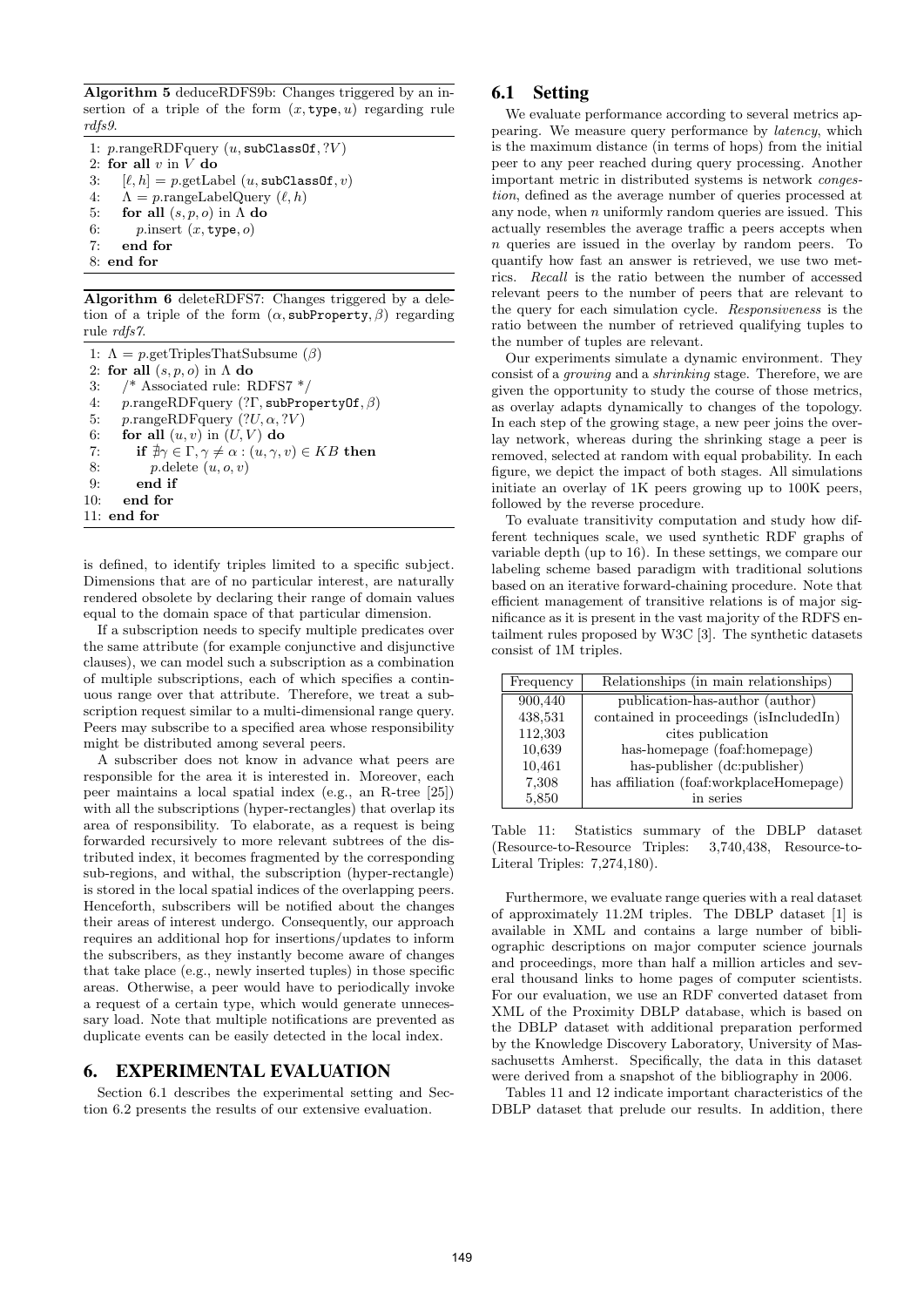

Figure 4: Latency of MIDAS-RDF, RDFPeers for *rangeXZ, rangeX*, *rangeZ* querysets on the DBLP dataset.



Figure 5: Latency and task-load for the computation of the deductive closure of synthetic graphs of variable depth for labeling and iterative based schemes.

| Frequency | Entities (in main classes) |
|-----------|----------------------------|
| 560,792   | Person (foaf:Person)       |
| 561,895   | Articles in Proceedings    |
| 340,488   | Journal Articles           |
| 10,610    | Webpages of persons        |
| 9,027     | Proceedings                |
| 2,530     | <b>Book Chapters</b>       |

Table 12: Statistics summary of the DBLP dataset (Resources: 2,395,467, Literals: 3,064,704).

are  $2,425,830$  triples with  $\texttt{crdf:type>}$  as their property, another 1,708,988 with <http://xmlns.com/foaf/0.1/name>, just 1,689,330 triples with a <dc:creator> predicate, etc. In fact, only seven distinct predicates appear in the outlandish percentage of 72% of our triples. Consequently, considering the immense arising skew, the hitherto approach of earlier efforts that hash each triple separately by its subject, its predicate and its object is absolutely unjustified. Hence, when

the size of the overlay exceeds the number of keywords used in a dataset, especially when some of those terms are also popular, like type and Article, load imbalances have an immense impact on all aspects of performance and scalability. Therefore, we made some enhancements in the design of one of our competitors, RDFPeers [15], and benefited its overlay infrastructure to support multi-attribute range queries and not hash triples separately for each of their attributes. Otherwise, a single peer in RDFPeers would easily be responsible for at least half the dataset, a critical impediment to the functional operation of a peer-to-peer system.

We evaluate MIDAS-RDF with various types of queries that were used in our inference methods. More specifically, with  $rangeXZ$  we denote querysets consisted of range queries of the form SELECT ?publication ?author WHERE {?publication <dc:creator> ?person}, where only the predicate has a fixed value as in Algorithm 2. With  $rangeZ$  querysets of range queries of the form SELECT ?author WHERE {<http://www.w3.org/TR/xquery> <ex:editor> ?author} where we want to retrieve triples of a specific subject and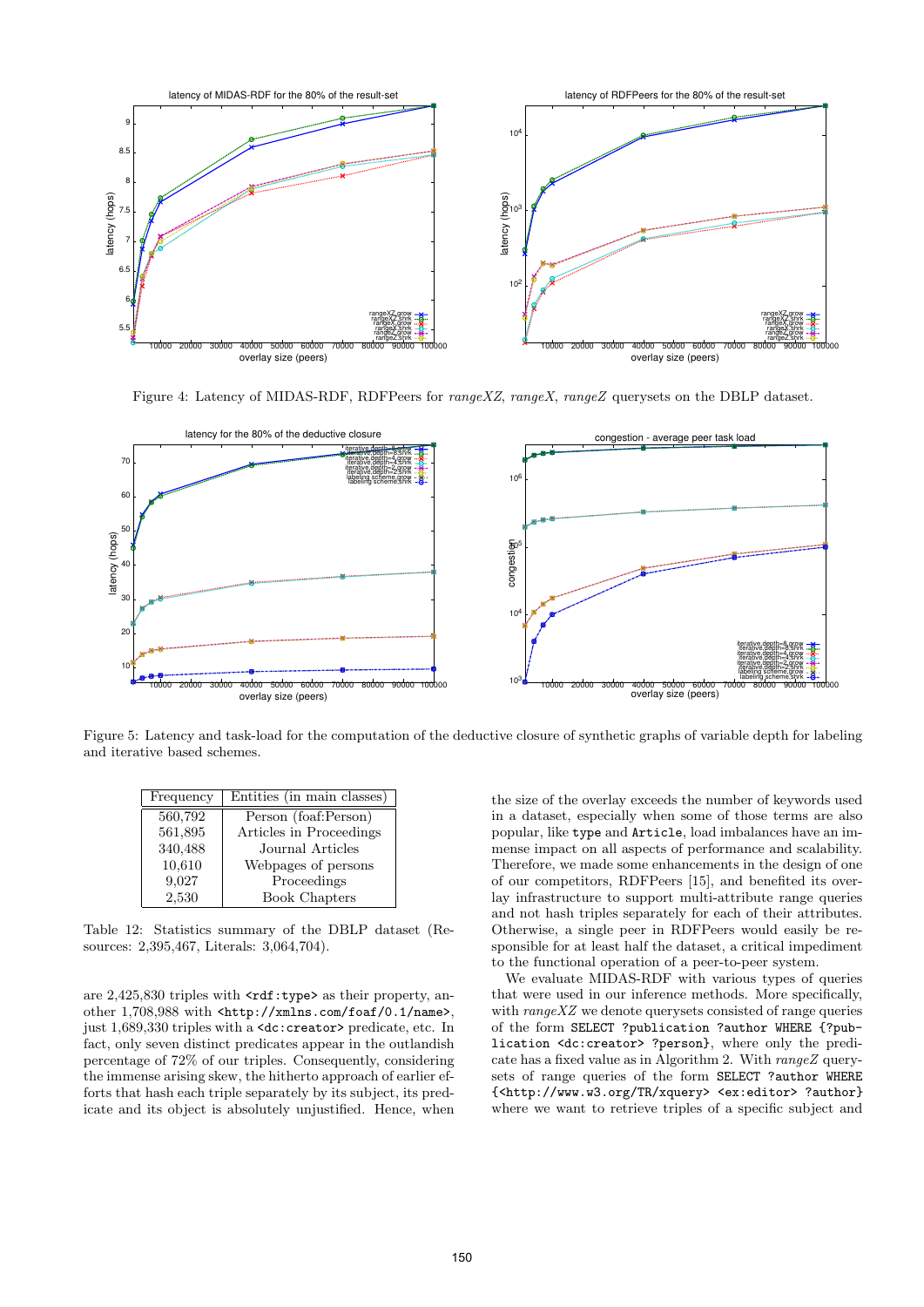predicate, for example in Algorithm 1. Last, with rangeX we denote range queries of the form SELECT ?id WHERE {?id date "2002-01-03"}, to retrieve all possible subjects that appear with a specific predicate and object (Alg. 4). In our queryset, the queries were originated from the DBLP dataset. They are triples selected at random and processed appropriately. Their querysize and selectivity is not fixed and is associated with the frequency of the used terms. Our querysets consist of approximately 40K range queries. Last, in Figures 4 and 5 we draw the mean values of important metrics, for the 20 times that we run our experiments.

#### 6.2 Results

In this section we present our results that validate our analytical claims. Figure 4 presents query performance aspects for various types of range search, namely rangeX, rangeZ and rangeXZ. Latency for MIDAS-RDF is bounded by  $O(\log n)$  as expected. In terms of latency, the original version of RDFPeers performs equally good with our solution. Nonetheless, both data- and task-load fairness suffered severely in such a degree that commodity hardware would find it very difficult to cope with. On the other hand, our pure multi-dimensional scheme prevents similar phenomena as it takes load into consideration when assigning a zone to a new peer, and as a result, no peer is duly loaded. Regarding the altered version of RDFPeers that uses the protocol of MAAN to index triples, it is obvious that MIDAS-RDF outperforms it by more than an order of magnitude for all query types. Clearly, being strongly affected by query selectivity our competitor shows linear behavior as the overlay size increases, in contrast to MIDAS' logarithmic performance. More specifically, latency on MAAN is dominated by the number of peers relevant to the query, due to the adopted approach to look up for a bound of the range first, and then sequentially traverse all relevant neighboring peers. This also becomes apparent for the various types of range search where performance deteriorates as selectivity diminishes from rangeX to rangeXZ.

Figure 5 presents query performance aspects for resolving the transitive closure of a synthetic RDF graph of variable depth. We compare MIDAS-RDF and its incorporated labeling scheme with the traditional iterative approach that has been widely accepted by similar efforts on the subject to date. Regarding latency, our approach performs logarithmically and clearly outperforms the iterative procedure. In particular, the usage of labeling schemes ameliorates performance significantly, as it renders obsolete the impact of graph's depth parameter. Surprisingly enough, both labeling schemes we leverage, prefix and interval scheme, performed equally well with MIDAS.

When it comes to congestion, MIDAS-RDF outperforms the competition again. Apparently, resolving range queries is more efficient than the traditional iterative procedure of chasing pointers, some orders of magnitude analogous to the depth of the resolved graph. Also, note that this figure corresponds to the average peer message load when invoking  $n$  queries for retrieving the whole transitive hierarchy of an RDF graph that consists of 1M triples and variable depth.

Finally, Figures 6 and 7 illustrate in detail the progress of the transitive closure computation in MIDAS-RDF with time for the responsiveness and recall metrics.



Figure 6: Responsiveness for transitivity computation.



Figure 7: Recall for transitivity computation.

# 7. CONCLUSIONS

This paper presented MIDAS-RDF, a novel distributed RDF repository based on a pure multi-dimensional indexing scheme for large-scale decentralized networks. MIDAS-RDF is able to process various pattern queries in hops logarithmic to the number of peers. Furthermore, using labeling schemes, MIDAS-RDF implements a forward-chaining inference method that outperforms known approaches that rely on iterative procedures. Last but not least, MIDAS-RDF supports a publish-subscribe model that enables peers to selectively subscribe to RDF content.

#### 8. ACKNOWLEDGMENTS

The authors would like to thank Bettina Kemme and the anonymous referees for their valuable comments and suggestions to improve the quality of this paper.